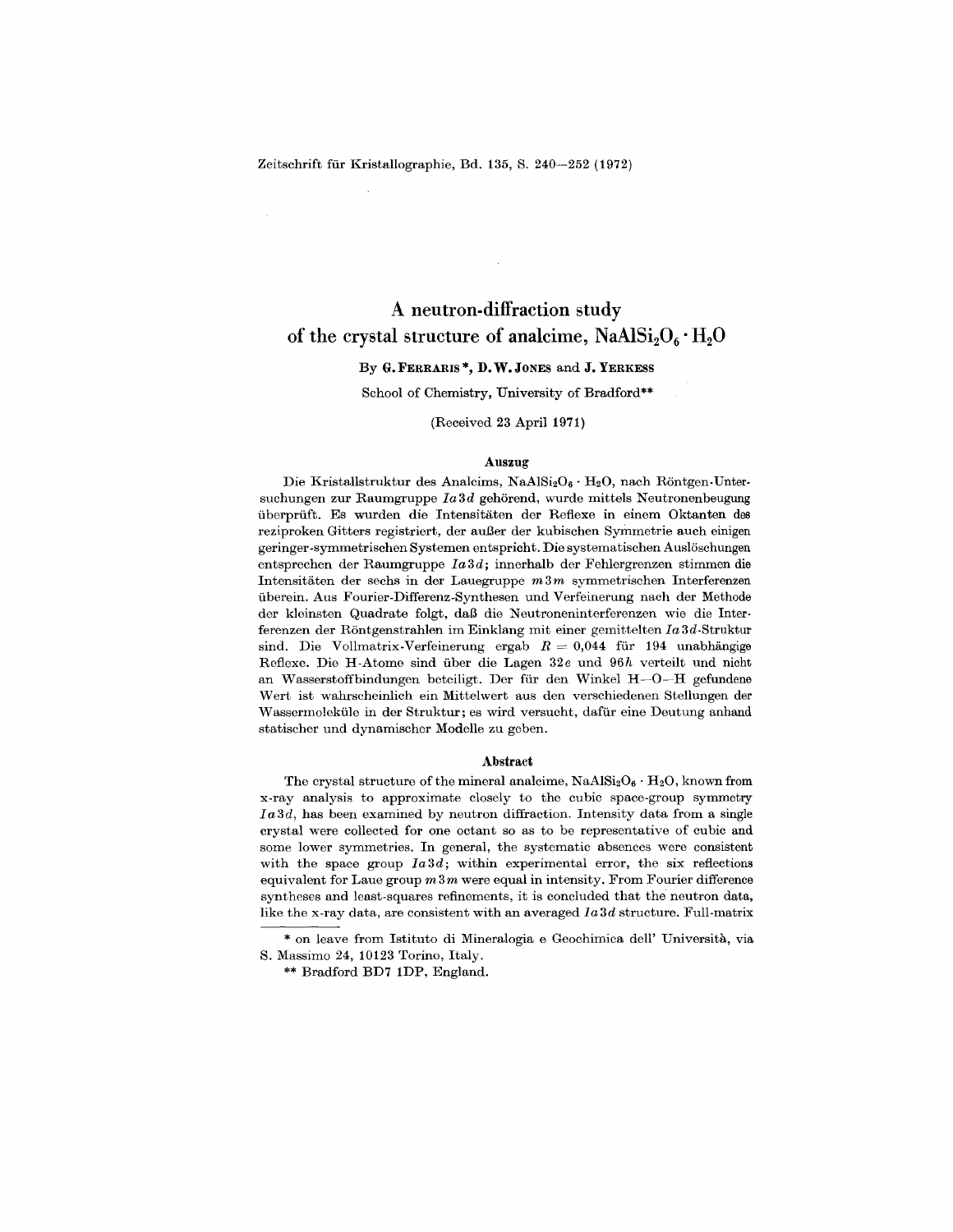least-squares refinement with the constraints required by the *Ia3d* space group gave a final *R* value of 0.044 over 194 independent reflections. Hydrogen atoms are distributed in *32e* and *96h* positions and are not engaged in hydrogen bonds. Apparent values for the H-Q-H angle probably depend on the averaging of arrangements for the water molecules; interpretations are suggested in terms of static and dynamic models.

## **Introduction**

The hydrated alkali aluminosilicate analcite, or analcime,  $NaAlSi<sub>2</sub>O<sub>6</sub> · H<sub>2</sub>O$ , occurs fairly widely in rocks, often in association with other zeolites (DEER, HOWIE and ZUSSMAN, 1963). Its essential crystal structure was established by TAYLOR (1930) but several other x-ray studies have been made (TAYLOR, 1938; NARAY-SZABO, 1938; CALLERI and FERRARIS, 1964; and KNOWLES, RINALDI and SMITH, 1965) in view of the apparent incompatibility with cubic symmetry of certain properties, both physical (especially the weak but definite optical birefringence of some samples) and chemical (particularly the remarkable constancy of the AI/Si ratio among naturally occurring analcites). As a result, the most plausible crystal structure involves 16 formula units in a cubic unit cell of space group *Ia3d,* with a random distribution of 16 aluminium and 32 silicon atoms on the *48g* positions and a random distribution of 16 sodium atoms in the *24c* positions; anionic oxygen atoms are in *96h* general positions and water-oxygen atoms in *16b* positions. Anionic oxygen atoms are shared between linked  $(Si, Al) O<sub>4</sub>$  tetrahedra so as to form an aluminosilicate framework involving rings of six and four tetrahedra. The water molecules are confined to channels within this framework, and the sodium ions are coordinated by four anionic oxygen atoms from this framework and by two water molecules.

Attempts at x-ray refinement of structural models of different symmetry, such as space group *141/acd,* have been unsuccessful (CALLERI and FERRARIS, 1964). While the systematic absences conform to *Ia3d* for most samples, some specimens show a few weak reflections, such as 200, which should be forbidden in this space group (KNOWLES, RINALDI and SMITH, 1965). The weak birefringence and other anomalies would require that the cubic symmetry be debased; this could be a consequence of the hydrogen-atom positioning and/or of ordering of the aluminium and silicon atoms, possibly with corresponding selective positioning of the sodium atoms. X-ray diffraction is somewhat insensitive to two of these effects: hydrogen scattering is weak; and the atomic scattering factors of  $Al^{3+}$  and  $Si^{4+}$  are very similar.

**Z.** Kristallogr. Bd. 135,  $3/4$  16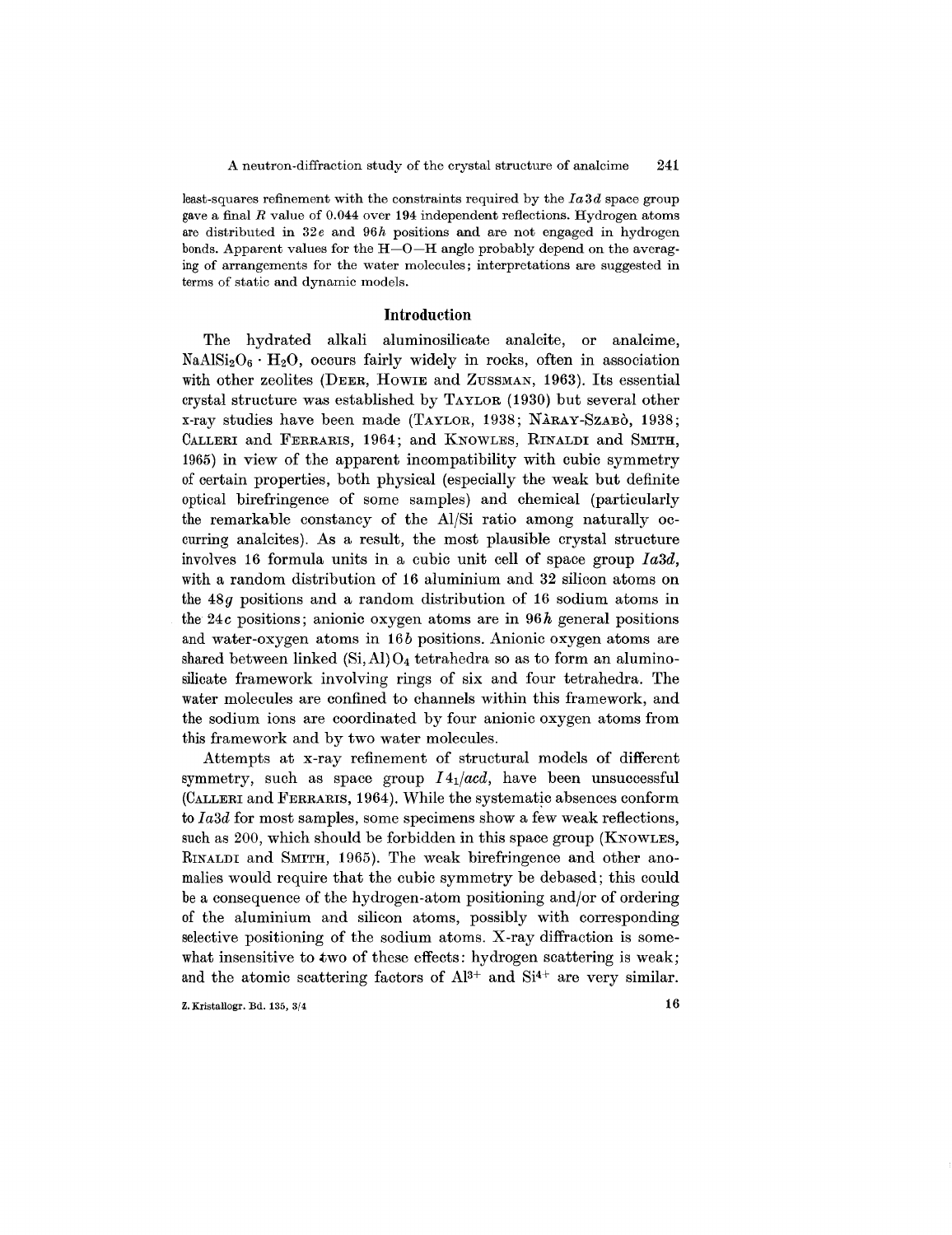Moreover, lack of close  $0 \cdots 0$  contacts involving the water molecules prevents inference of hydrogen sites from the plausible hydrogen bonds.

There are 32 hydrogen atoms in the unit cell and there is a special position *(32e)* of 32-fold multiplicity along the threefold axes of the cell. Not all the hydrogen atoms can occupy this position, however, since a linear water molecule would be implied. If the hydrogen atoms are ordered, then the symmetry must be lower than cubic, whereas for cubic symmetry there must be a degree of disorder.

Since aluminium and silicon have appreciably different scattering lengths for neutrons (0.35 and  $0.42 \times 10^{-12}$  cm, respectively), and since hydrogen has a scattering length comparable in magnitude  $(-0.372 \times 10^{-12} \text{ cm})$  to those of the other elements present, it should be possible to resolve both the aluminium/silicon and the hydrogen-atom problems by neutron diffraction.

### Experimental

Neutron intensity data were collected from a single crystal of analcime (Cyclopean Islands, sample no. 6612 from the collection of the Mineralogical Institute of the University of Turin) which showed a large cube face and some smaller faces of type  $\{hk0\}$ , had cross-section  $4.5 \times 4.5$  mm, and was  $3.0$  mm thick. It was transparent and weakly birefringent, with extinction along [100] in the cube face.

The crystal was mounted with the [110] direction parallel to the  $\varphi$  axis of an automatic four-circle single-crystal neutron diffractometer at the PLUTO reactor at Atomic Energy Research Establishment, Harwell. Intensity data were collected at a wavelength monochromatized to 1.148 Å, with an  $\omega$ -2 $\theta$  step scan (22 steps of 0.08<sup>°</sup> in  $\omega$  for the peak, and 4 steps on each side for the background; monitor count,  $4 \times 10^4$ ). A typical background count for one step was  $10-20$ ; for the strongest reflection, the measured integrated intensity was 48,000 counts. Setting angles were computed for a cubic unit cell with  $a = 13.73$  Å, the value from the latest x-ray studies (CALLERI and FERRARIS, 1964; KNOWLES, RINALDI and SMITH, 1965); this cell was used in all subsequent calculations. Data were collected for one complete  $\text{octant to } 2\theta = 100^{\degree}$ , for a body-centred unit cell. In addition, data for one octant to  $2\theta = 30^{\degree}$  were collected for a primitive cell; some reflections expected to be extinguished for space group *Ia3d,* but found to be non-zero, were re-measured with a monitor count five times greater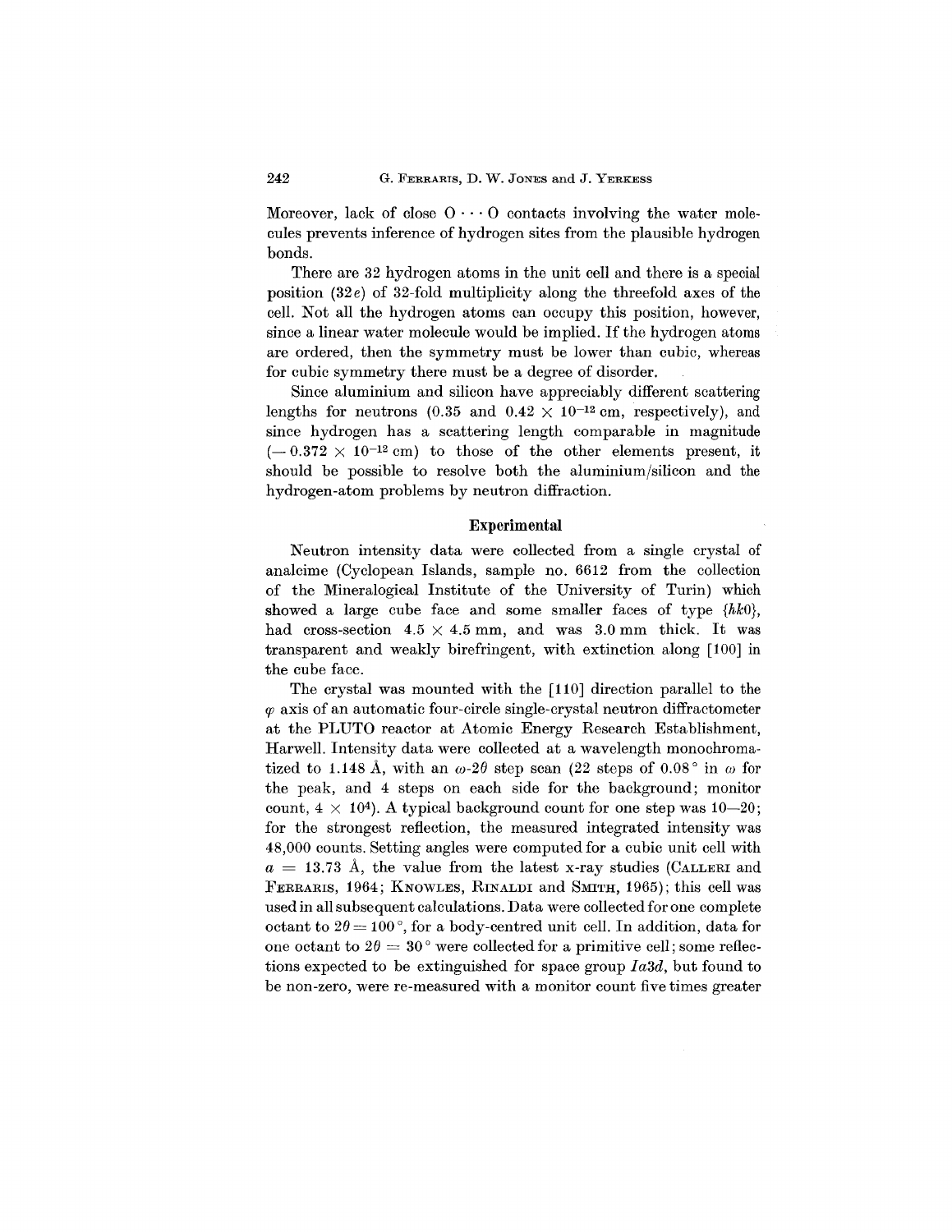than for the first measurements. None of these reflections had an integrated intensity significantly greater than its standard deviation, even with the increased counting time. The only observation in apparent violation of the *Ia3d* symmetry (200, with 020, 002, for which  $|F_0| = 1.43 \times 10^{-12}$  cm) could be explained only partly as a  $\lambda/2$ reflection from the very intense 400 reflection.

The punched-tape diffractometer output was converted to structure factors, with their standard deviations (based on counting statistics), by an ATLAS programme written by N. A. CURRY. No absorption or extinction corrections were made. Nuclear scattering lengths used in the calculations were:  $H_1$ ,  $-0.372$ ;  $O_2$ ,  $0.577$ ; Na,  $0.35$ ; Al, 0.35; Si,  $0.42 \times 10^{-12}$  cm (BACON, 1969).

### Order/disorder in analcime

Examination of the neutron intensity data showed that, within expected experimental error  $( $+10^{-12}$  cm on  $|F_0|$ , the six reflections$ which (in the general case) should be equivalent for the Laue group *m3m* had equal intensities. A "cubic unique set" of data was computed by averaging the six (or fewer) values of  $|F_{o}|$  for the "cubic equivalent reflections" in the octant. This gave a set of 254 non-zero independent reflections; sixty of these were later excluded from the refinement because they were weak  $(|F_0| \leq 1.5 \times 10^{-12}$  cm on the absolute scale and  $|F_c| < |F_o|$ .

Accordingly, a difference Fourier synthesis was computed in space group *Ia3d* with the atomic parameters given by CALLERI and FER-RARIS(1964), i.e. with the oxygen atoms in *96h,* AI/Si atoms randomly distributed in the  $48g$  positions, and sixteen sodium atoms randomly distributed in the *24c* positions. It showed only two negative peaks on a negative background around the water-oxygen atom: one on the threefold axis in a *32e* position and another in a general *96h* position. Thus a total of 128 sites is available for the 32 hydrogen atoms. The Fourier-peak heights suggested an occupancy of one quarter for each position (i.e., a total of eight H atoms in *32e,* and 24 in *96h).*

In order to check the AI/Si disorder and the Na-atom distribution, two least-squares refinements by the ORFLS programme (BUSING, MARTIN and LEVY, 1962) were carried out as follows, with the original full octant of structure-factor data:

1. In simulated triclinic symmetry, with atomic coordinates derived from the application of the symmetry operations of space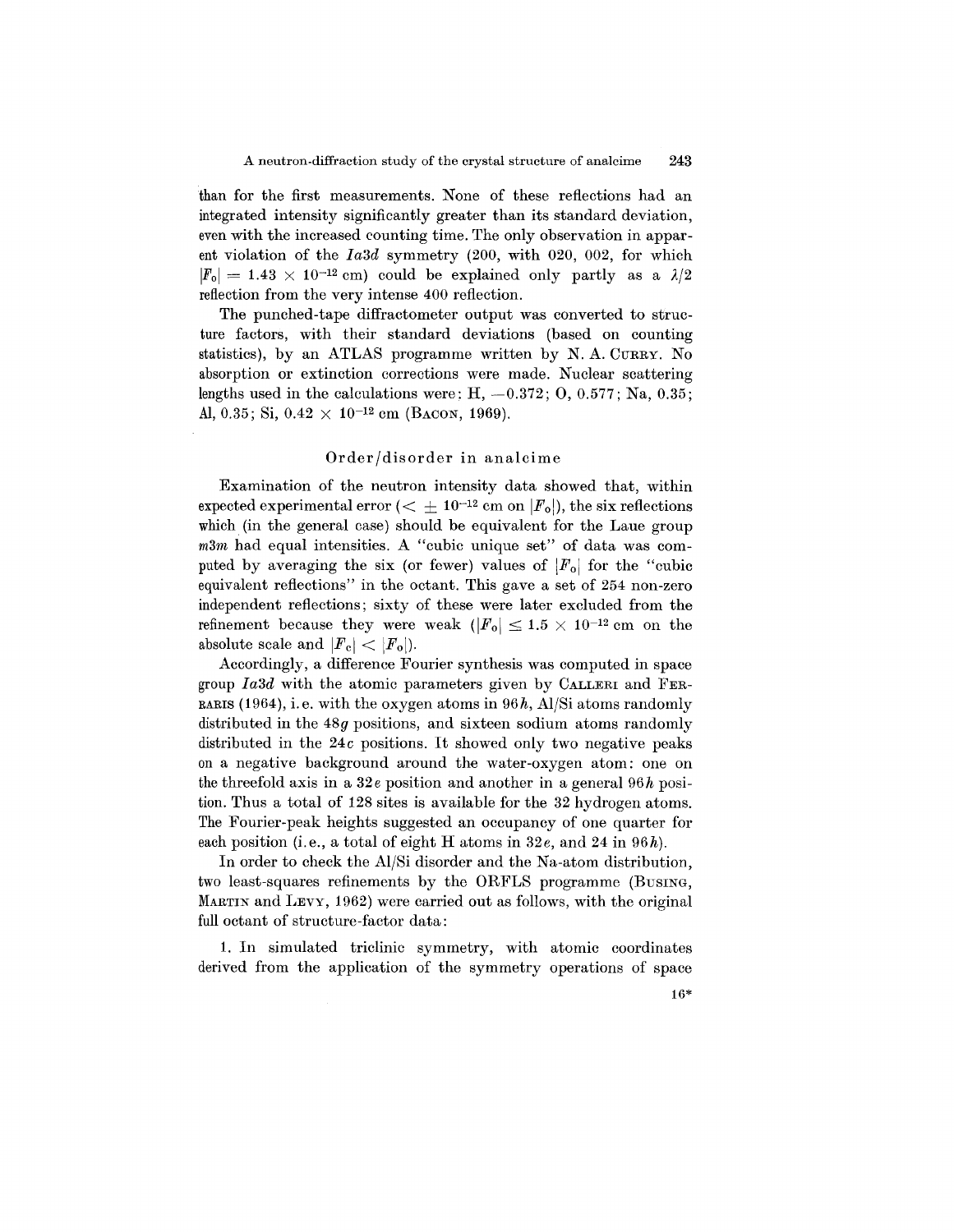group *Ia3d* to the coordinates given by CALLERI and FERRARIS (1964), the neutron scattering lengths were refined for six independent sodium atoms and twelve independent AI/Si atoms. The starting values of the variables were two thirds of the normal scattering length for sodium, and the weighted mean  $(AI + 2 \cdot Si)/3$  for Al/Si.

2. In simulated triclinic symmetry, with atomic coordinates derived from the application of the *141/acd* symmetry operations to the coordinates given by CALLERI and FERRARIS for this space group, the neutron scattering lengths were refined for four sodium atoms, four aluminium atoms, and eight silicon atoms. In this case, the starting values of the variables were the normal scattering lengths for these atoms.

Whereas no significant changes occurred in (1), in (2) the scattering lengths of the sodium atoms all decreased from the normal value of 0.35 to an average value of  $0.26 \times 10^{-12}$  cm, and the Si and Al scattering lengths became less disparate. These changes favour the existence of disordered cubic symmetry.

# Least-squares refinement of the cubic structure

The starting parameters for the least-squares refinement were those from the CALLERI and FERRARIS x-ray refinement for Na, AI/Si, and 0, together with hydrogen coordinates from the cubic neutron

|  |  |  |  | Table 1. List of observed and calculated structure factor. |  |  |
|--|--|--|--|------------------------------------------------------------|--|--|
|--|--|--|--|------------------------------------------------------------|--|--|

| h k l                         | $ \mathbf{r}_{\circ} $ | $\mathbf{r}_{\rm e}$  | <b>h</b> k 1        | $\mathbf{r}_{\rm a}$<br>$ r_{\circ} $ | h k l                  | $ F_{o} $<br>۴.             | h k l                          | $\lfloor r_{\rm o} \rfloor$<br>$P_{c}$ | $ P_o $<br>Ρ,<br>h k l                                   |
|-------------------------------|------------------------|-----------------------|---------------------|---------------------------------------|------------------------|-----------------------------|--------------------------------|----------------------------------------|----------------------------------------------------------|
| 400                           | 32.35                  | $-55.80$              | 1121                | 11.63<br>12.30                        | 16 2 2                 | $-2.12$<br>1.97             | 12, 5, 3                       | 2.03<br>$-1.75$                        | 1565<br>6.32<br>7.08                                     |
| 8                             | 32.59                  | 32.55                 | 17                  | $-6.63$<br>6.98                       | $\mathbf{2}$<br>33     | 13.77<br>13.82              | 14                             | 1.64<br>$-1.87$                        | 8<br>75<br>4.95<br>4.80                                  |
| 12                            | 12.93                  | $-12.61$              | 4<br>71             | 5.81<br>$-5.92$                       | 5                      | 14.05<br>13.69              | 16                             | 3.40<br>3.12                           | 5.01<br>10<br>4.93                                       |
| 16                            | 11.00                  | $-10.96$              | 6                   | 6.19<br>6.20                          | 7                      | 14.72<br>$-14.57$           | 7<br>63                        | 10.67<br>10.83                         | 12<br>2.69<br>2.86                                       |
| 2 <sub>0</sub><br>$\mathbf 2$ | 6.57                   | $-6.56$               | 8                   | 11.81<br>12,02                        | 9                      | 5.30<br>5.73                | 9                              | 12,75<br>12.58                         | 5.72<br>5.50<br>16<br>$\overline{\phantom{0}}$           |
| 4                             | 4.01                   | 4.10                  | 10                  | 8.22<br>8.24                          | 11                     | 3.13<br>$-2.79$             | 13                             | 2.42<br>$-2.21$                        | 2, 17<br>9<br>85<br>$-2.18$                              |
| 6                             | 4.86                   | 4.84                  | 12                  | $-7.08$<br>7,28                       | 13                     | 2.64<br>2.98                | 15                             | 2.86<br>2.96                           | 3.93<br>$-4.44$<br>11                                    |
| a                             | 7.90                   | $-7.89$               | 14                  | 1.67<br>$-1.84$                       | 15                     | $-2.69$<br>2.71             | 17                             | 3.58<br>$-5.44$                        | 13<br>4.34<br>4.60                                       |
| 10                            | 5.40                   | $-5.58$               | 16                  | 2.30<br>2.37                          | 17                     | 8.58<br>$-0.08$             | 8<br>73                        | 3.10<br>$-3.17$                        | 6.26<br>5.97<br>15                                       |
| 12                            | 4.53                   | 4.47                  | 5<br>4 <sub>1</sub> | 4.18<br>4.56                          | 642                    | 2,50<br>$-2.58$             | 10                             | 4.12<br>$-4.31$                        | 10.55<br>1095<br>10.11                                   |
| 14                            | 1.79                   | 1.65                  | 7                   | 6.89<br>6.91                          | 8                      | 4.79<br>$-4.92$             | 16                             | 1.43<br>1.51                           | 11 10 5<br>2.33<br>2.17                                  |
| 16                            | 8.22                   | $-8.40$               | 11                  | $-3.62$<br>3.87                       | 10                     | 3.25<br>3.28                | 983                            | 5.04<br>5.20                           | 13<br>4.29<br>5.30<br>$\overline{\phantom{a}}$           |
| 4<br>40                       | 5.36                   | 5.23                  | 13                  | 1,81<br>1,82                          | 12                     | 3.40<br>3.17                | 1093                           | 2.37<br>2.20                           | 12 11 5<br>3.58<br>3.77<br>۰                             |
| 6                             | 19.05                  | 19.34                 | 15                  | 5.23<br>5.38                          | 16                     | 7.24<br>$-7.48$             | 14                             | $-7.08$<br>7.06                        | 66<br>8<br>4,17<br>$-4.30$                               |
| 8                             | 7.38                   | $-7.11$               | 6<br>5 1            | 7.39<br>7.52                          | 52<br>5.               | 10.43<br>$-9.91$            | 11 10 3                        | 4.83<br>$-5.57$                        | 5.04<br>12<br>5.19                                       |
| 10                            | 14,18                  | $-13.96$              | 8                   | 4.24<br>4.56                          | 7                      | 10.20<br>10.37              | 15                             | 5.31<br>4.52                           | 16<br>1.61<br>$-1.36$                                    |
| 12                            | 4.58                   | 4.52                  | 10                  | 15.85<br>15.42                        | 11                     | 6.08<br>$-6.15$             | 12 11 3                        | 3.93<br>4.86                           | -6<br>15.61<br>$\overline{\phantom{a}}$<br>7<br>$-15.31$ |
| 14                            | 13.05                  | 12.87                 | 12                  | $-4.86$<br>5.55                       | 15                     | 4.02<br>4.36                | ٠<br>44                        | 10.26<br>10.37                         | 8.11<br>7.60<br>9                                        |
| 16                            | 11,98                  | 12.38                 | 14                  | $-3.08$<br>2.89                       | 862                    | 2.86<br>3.05                | 8                              | $-6.68$<br>6.98                        | 1.61<br>$-1.44$<br>11                                    |
| 6<br>60                       | 7.21                   | $-7.59$               | 16                  | 2.89<br>2.95                          | 12                     | 3.36<br>$-3.17$             | 12                             | 3.22<br>$-3.42$                        | 13<br>3.22<br>$-3.69$                                    |
| 8                             | 12.58                  | 12.52                 | 761                 | 3.22<br>$-3.42$                       | 16                     | 1.43<br>1.46                | 13<br>54                       | 2.32<br>2.44                           | 3.76<br>$-4.45$<br>15                                    |
| 10                            | 2.33                   | 2.30                  | 9                   | 12.75<br>$-12.50$                     | 772                    | 18.92<br>19.13              | 17                             | 4.29<br>$-4.02$                        | 12 10 6<br>$-2.01$<br>2,15                               |
| 12                            | 8.51                   | $-8.47$               | 11                  | $-6.25$<br>6.88                       | 9                      | 5.45<br>$-5.23$             | 664                            | 2.50<br>2.43                           | 11 11 6<br>3.58<br>3.96                                  |
| 14                            | 4.10                   | $-3.78$               | 13                  | 5.96<br>6,13                          | 11                     | 1.80<br>1.73                | 8                              | 1.43<br>1.26                           | 13<br>4.83<br>5.44<br>٠                                  |
| 80<br>8                       | 10.37                  | 10.29                 | 15                  | 2.42<br>$-2.33$                       | 13                     | 1.81<br>1.89                | 10<br>16                       | 3.10<br>3.09<br>$-6.92$                | 4.75<br>10 7 7<br>4.81<br>6.09                           |
| 10                            | 10.01                  | 9.70                  | 8<br>7 1            | 13.94<br>$-15.80$                     | 15                     | 6.20<br>5.99                |                                | 7.87                                   | 987<br>6,11<br>٠<br>3.03<br>2.86<br>11<br>Ξ.             |
| 12                            | 2.06                   | $-2.15$               | 10                  | 5.75<br>$-5.60$                       | 1082<br>$\overline{2}$ | $-4,02$<br>3.93<br>$-13.20$ | 9<br>74<br>11                  | 1.97<br>2.06<br>3.40<br>$-7.23$        | $-6.06$<br>5.55<br>1097                                  |
| 14                            | 4.46                   | $-4.67$               | 12                  | 6.22<br>6.83                          | 9<br>۹                 | 13.29<br>6.79<br>6.35       | 14 8 4                         | 3.67<br>$-3.66$                        | 12<br>1.43<br>1.64                                       |
| 16                            | 7.51                   | $-7.15$               | 14<br>1181          | 3.74<br>3.44<br>9.84<br>9.36          | 13<br>15               | $-4.31$<br>5.01             | 1194                           | 1.43<br>$-1.56$                        | 6.03<br>5.01<br>14                                       |
| 10 0<br>10                    | 4.65                   | $-4,21$               |                     | $-3.05$<br>2.90                       | 12 10 2                | 3.91<br>4.02                | 12 10 4                        | 2.72<br>2.50                           | 6.26<br>5.72<br>11 10 7                                  |
| 14                            | 3.39<br>12.10          | 3.57                  | 13                  | 11.44<br>$-10.66$                     | 633                    | $-8.45$<br>8.11             | 12 12 4                        | 3.58<br>$-3.79$                        | 4.83<br>5.40<br>13<br>Ξ.                                 |
| $\mathbf{2}$<br>11            |                        | 12.52                 | 15<br>1091          | 7.33<br>$-6.83$                       | 10                     | 9.05<br>9.21                | 6<br>5 <sub>5</sub>            | 3.46<br>$-3.51$                        | 8.22<br>888<br>7.96                                      |
| 6                             | 12,87<br>14.77         | $-13.22$<br>$-14, 33$ | 14                  | 1.79<br>$-1.86$                       | 15                     | 4.85<br>3.58                | 10                             | 19.01<br>$-18.41$                      | 4.73<br>$-5.65$<br>12                                    |
| 10<br>14                      | 6.25                   | 5.99                  | 11 10 1             | 5.28<br>5.19                          | 4.7<br>9               | $-2.12$<br>2.38             | 14                             | 3.58<br>3.56                           | 5.28<br>6.40<br>1198                                     |
| 18                            | 5.19                   | $-4.28$               | 13                  | 4,12<br>3.99                          | 11                     | 2.11<br>$-2.23$             | 65<br>$\overline{\phantom{a}}$ | 6.23<br>6.35                           | 12 10 8<br>2.33<br>$-2.48$                               |
| 2 <sub>1</sub><br>3           | 4.82                   | 4.97                  | 422                 | 5.12<br>5.23                          | 5.3<br>6               | 5.12<br>$-4,71$             | 65<br>9                        | 10.16<br>9.38                          | 10 9 9<br>13.41<br>$-14.83$                              |
|                               | 3.26                   | 3.05                  | a                   | 4.29<br>$-4.52$                       | 8                      | $-3.34$<br>3.29             | 11                             | 7.19<br>$-7.06$                        | 2,86<br>11109<br>2.93                                    |
| 9                             | 4.02                   | 3.95                  | 12                  | 3.65<br>3,82                          | 10                     | 13.64<br>13.31              | 13                             | 5.96<br>$-5.95$                        |                                                          |
|                               |                        |                       |                     |                                       |                        |                             |                                |                                        |                                                          |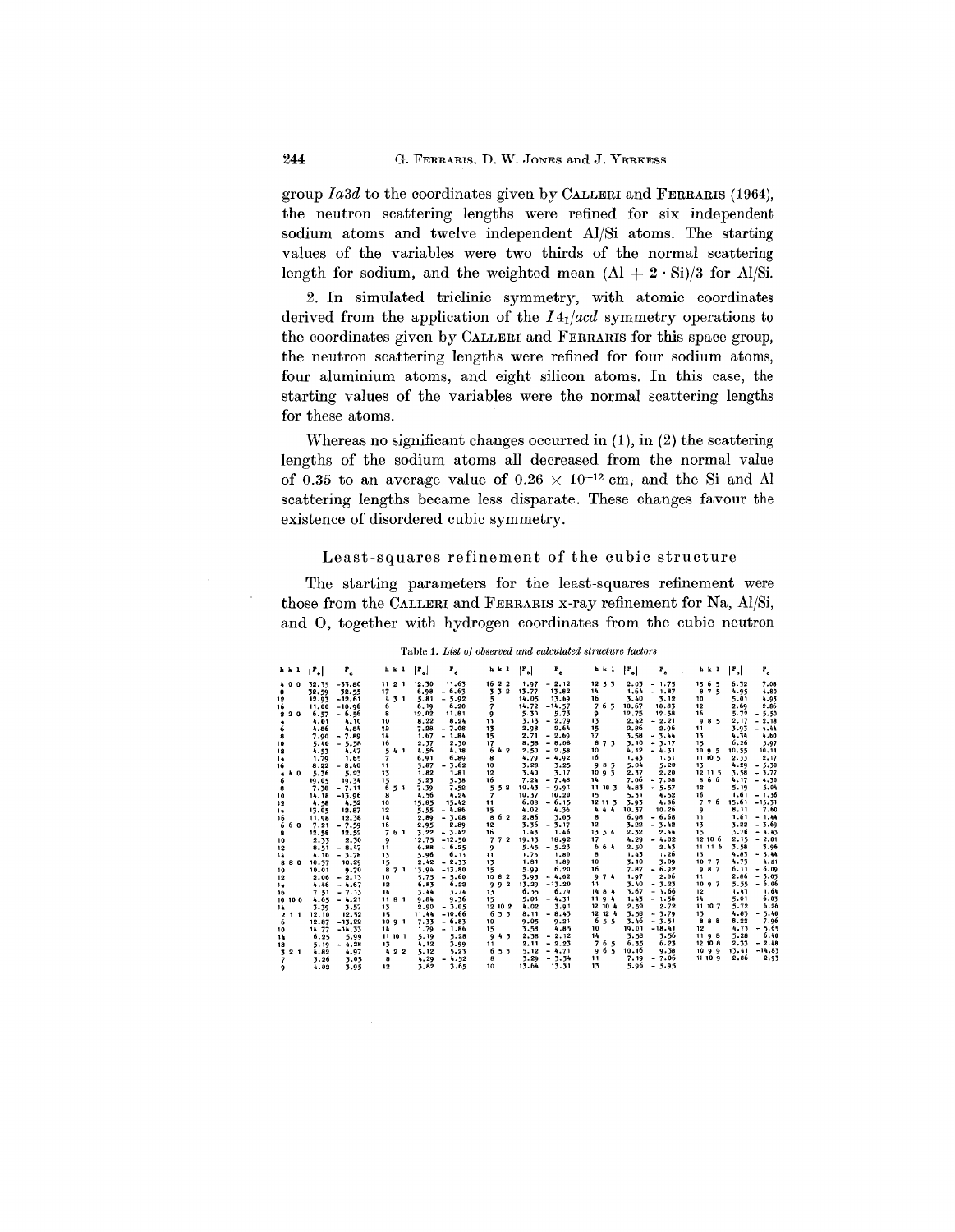| Atom                   | x/a         | y/b              | z/c         | $B_{11}$<br>$U_{11}$    | $B_{22}$<br>$U_{22}$    | $B_{33}$<br>$U_{33}$    | $B_{12}$<br>$U_{12}$                        | $B_{13}$<br>$U_{13}$         | $B_{23}$<br>$U_{23}$         |
|------------------------|-------------|------------------|-------------|-------------------------|-------------------------|-------------------------|---------------------------------------------|------------------------------|------------------------------|
| $\mathbf 0$            | 0.10428(14) | 0.13440(16)      | 0.21932(12) | 3.02(8)<br>0.00401(11)  | 3.63(9)<br>0.00482(12)  | 1.65(6)<br>0.00219(8)   | 0.44(6)<br>0.00058(8)                       | 0.47(5)<br>0.00062(6)        | 0.23(6)<br>0.00031(8)        |
| Si/Al                  | 0.66208(15) | $[-0.41208(15)]$ | 0.12500     | 1.23(6)<br>0.00163(8)   | 1.23(6)<br>0.00163(8)   | 1.46(10)                | $-0.10(8)$<br>$0.00194(13)$ $- 0.00013(10)$ | 0.11(6)<br>0.00014(8)        | 0.11(6)<br>0.00014(8)        |
| Na                     | 0.12500     | 0.00000          | 0.25000     | 3.32(38)<br>0.0044(5)   | 2.94(23)<br>0.0039(3)   | 2.94(23)<br>0.0039(3)   |                                             |                              | $-1.28(30)$<br>$-0.0017(4)$  |
| W<br>(water<br>oxygen) | 0.12500     | 0.12500          | 0.12500     | 6.64(23)<br>0.0088(3)   | 6.64(23)<br>0.0088(3)   | 6.64(23)<br>0.0088(3)   | 2.04(45)<br>0.0027(6)                       | 2.04(45)<br>0.0027(6)        | 2.04(45)<br>0.0027(6)        |
| H(1)                   | 0.0791(37)  | 0.0791(37)       | 0.0791(37)  | 10.0(2.1)<br>0.0133(28) | 10.0(2.1)<br>0.0133(28) | 10.0(2.1)<br>0.0133(28) | $-1.5(2.5)$<br>$-0.0020(33)$                | $-1.5(2.5)$<br>$-0.0020(33)$ | $-1.5(2.5)$<br>$-0.0020(33)$ |
| H(2)                   | 0.1402(20)  | 0.1006(29)       | 0.0548(23)  | 6.3(1.2)<br>0.0084(16)  | 11.5(2.2)<br>0.0153(29) | 5.9(1.2)<br>0.0079(16)  | 0.5(1.2)<br>0.0006(16)                      | 3.2(1.1)<br>0.0043(15)       | 0.5(1.1)<br>0.0006(15)       |

Table 2. Final fractional atomic coordinates together with refined values of thermal parameters  $B_{ij}$  ( $\AA$ <sup>2</sup>) (above) and  $U_{ij}$  (below). A neutron-diffraction study of the crystal structure of analcime Estimated standard deviations are given in parentheses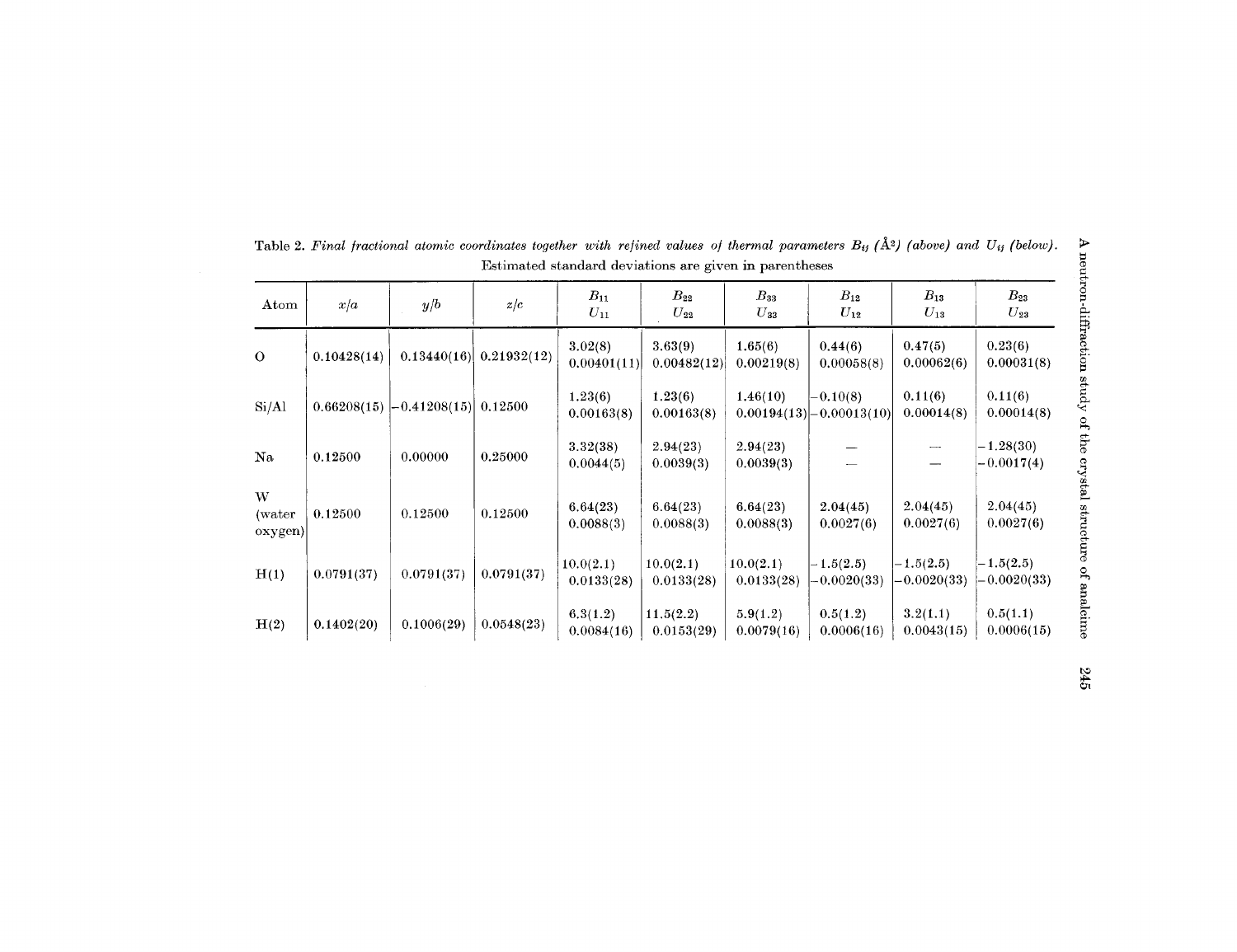| $Si/Al(I) - O(I)$<br>$Si/Al(I) - O(III)$ | $1.647(2)$ Å         | $-Si/Al(I) - O(II)$<br>O(I)<br>$-Si/Al(I) - O(III)$<br>O(I)<br>O(I)<br>$-Si/Al(I) - O(IV)$ | $112.2(1)$ °<br>104.2(1)<br>111.2(1) |
|------------------------------------------|----------------------|--------------------------------------------------------------------------------------------|--------------------------------------|
| $Si/Al(I) - O(II)$<br>$Si/Al(I) - O(IV)$ | 1.649(2)             | $O(II)$ $-Si/Al(I) - O(III)$<br>$O(II)$ $-Si/Al(I) - O(IV)$                                | 111.2(1)<br>106.0(1)                 |
| $O(I) - O(II)$<br>$O(III) - O(IV)$       | 2.737(3)             | $O(III) - Si/Al(I) - O(IV)$<br>$-O(IV) - O(1')$<br>O(I)                                    | 112.2(1)<br>148.5(1)                 |
| $O(I)$ $-O(III)$<br>$O(II) - O(IV)$      | 2.599(3)<br>2.633(3) | $-O(IV) - O(II')$<br>O(I)<br>$-O(IV) - O(III')$<br>O(I)                                    | 108.2(1)<br>141.9(1)                 |
| $O(I)$ $-O(IV)$<br>$O(II) - O(III)$      | 2.720(3)             | $O(II)$ $-O(IV)$ $-O(IV)$<br>$O(II) - O(IV) - O(II')$                                      | 138.5(1)<br>156.0(1)                 |
| $Si/Al(I) - Si/Al(I')$                   | 3.137(2)             | $O(II)$ $-O(IV)$ $-O(III')$<br>$O(III) - O(IV) - O(1')$                                    | 115.6(1)<br>147.6(1)                 |
|                                          |                      | $O(III) - O(IV) - O(II')$<br>$O(III) - O(IV) - O(III')$<br>$Si/Al(I) - O(IV) - Si/Al(I')$  | 95.2(8)<br>87.5(8)<br>144.3(2)       |

Table 3. *Bond lengths and bond angles of* SijAl *polyhedron* Estimated standard deviations in parentheses. (See Fig. 1)

Fourier (eight hydrogen atoms randomly distributed in *32e,* and twenty-four in *96h).* A full-matrix least-squares refinement with the ORFLS programme (BUSING, MARTIN and LEVY, 1962) was subject to the following constraints required by the symmetry:

 $\mathrm{Silicate}\ 0:\ \mathrm{no}\ \mathrm{constraint}$ 

 $\text{Si/Al}: y = \frac{1}{4} - x, B_{22} = B_{11}, B_{23} = B_{13};$  $\mathrm{Na}: \ B_{33}=B_{22}, B_{12}=B_{13}=0;$ 

 $\text{Water O (designated W): } B_{11} = B_{22} = B_{33}, B_{12} = B_{13} = B_{23}$  $\mathrm{H}(1): \,\, z\!=\!y\!=\!x, \,\, B_{11}\!=\!B_{22}\!=\!B_{33}, \,\, B_{12}\!=\!B_{13}\!=\!x.$  $H(2)$ : no constraints (PETERSE and PALM, 1966).

With unitary weights, the refinement converged successfully to a final *R* value of 0.044; Table 1 gives the final list of observed and calculated structure factors. A final difference Fourier synthesis showed only randomly distributed positive and negative peaks with maximum heights of about  $\pm 0.02 \times 10^{-12}$  cm Å<sup>-3</sup>, which is no greater than those found for other structures which we have studied recently (FERRARIS, JONES and YERKESS, *1971a, 1971b).*

Table 2 gives the final fractional coordinates (with estimated standard deviations in parentheses) of all the atoms, together with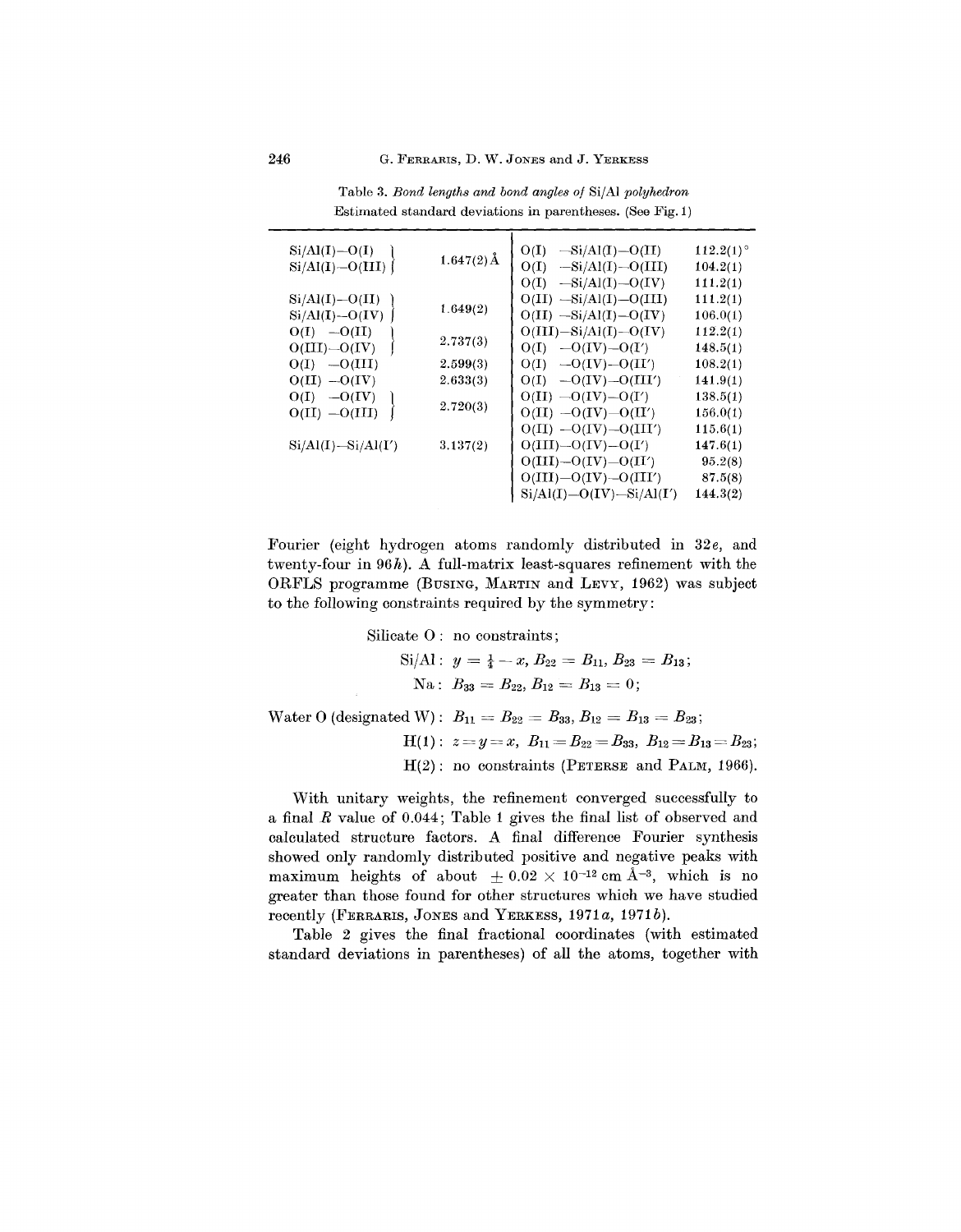| $Na(1) - W(1)$<br>$Na(1) - W(2)$                                 | $2.427(2)\text{\AA}$ | $O(1) - O(2)$<br>$O(3) - O(4)$                 | $2.599(3)\AA$            |
|------------------------------------------------------------------|----------------------|------------------------------------------------|--------------------------|
| $Na(1) - O(1)$<br>$Na(1) - O(2)$                                 | 2.499(2)             | $O(2) - O(3)$<br>$O(1) - O(4)$                 | 4.275(3)                 |
| $Na(1) - O(3)$<br>$Na(1) - O(4)$                                 |                      | $W(1) - Na(1) - W(2)$                          | $180^\circ$              |
| $Na(1) - O(7)$<br>$Na(1) - O(9)$<br>$Na(1) - O(13)$              | 3.673(2)             | $O(1) - Na(1) - O(2)$<br>$O(3)$ -Na(1)- $O(4)$ | $117.6(1)$ °             |
| $Na(1) - O(14)$                                                  |                      | $O(2)$ -Na(1)- $O(3)$<br>$O(1) - Na(1) - O(4)$ | 62.7(1)                  |
| $O(1) - O(7)$<br>$W(1) - O(1)$                                   | 2.633(2)             | $W(1) - Na(1) - O(1)$<br>$W(1) - Na(1) - O(3)$ | 87.5(1)                  |
| $W(1) - O(3)$<br>$W(1) - O(5)$<br>$W(1) - O(7)$<br>$W(1) - O(9)$ | 3.406(2)             | $W(1) - Na(1) - O(2)$<br>$W(1) - Na(1) - O(4)$ | 92.5(1)                  |
| $W(1) - O(11)$                                                   |                      | $W(1) - O(1) - W(2)$<br>$W(2) - Na(1) - Na(2)$ | 88.3(1)<br>$120^{\circ}$ |
| $W(1) - O(2)$<br>$W(1) - O(4)$<br>$W(1) - O(6)$                  |                      | $O(1) - W(1) - O(3)$<br>$O(2)$ — W(1)—O(4)     | 94.3(1)<br>89.1(1)       |
| $W(1) - O(8)$<br>$W(1) - O(10)$<br>$W(1) - O(12)$                | 3.560(2)             | $O(1) - W(1) - O(4)$<br>$O(2) - W(1) - O(3)$   | 75.7(1)                  |
| $W(2) - O(1)$<br>$W(2) - O(3)$                                   | 3.560(2)             | $O(3) - W(1) - O(4)$<br>$O(1) - W(1) - O(2)$   | 43.8(1)                  |
| $W(2) - O(2)$<br>$W(2) - O(4)$                                   | 3.406(2)             |                                                |                          |

Table 4. Bond lengths and angles involving sodium atom and water molecule Estimated standard deviations in parentheses. (See Fig. 2)

 $B_{ij}$  coefficients in the expression  $\exp \{-\frac{1}{4} \sum_{i=1}^{3} \sum_{j=1}^{3} B_{ij} h_i h_j a_i^* a_j^* \}$  and refined values of the *Uij* thermal parameters. **In** Table 3, which lists the most important bond lengths and angles in the SijAl polyhedron, the labelling follows that of Fig. 1; Fig.2 shows the arrangement of Na atoms and water molecules corresponding to Table 4. Table 5 gives the orientation parameters for the thermal ellipsoids of all the atoms.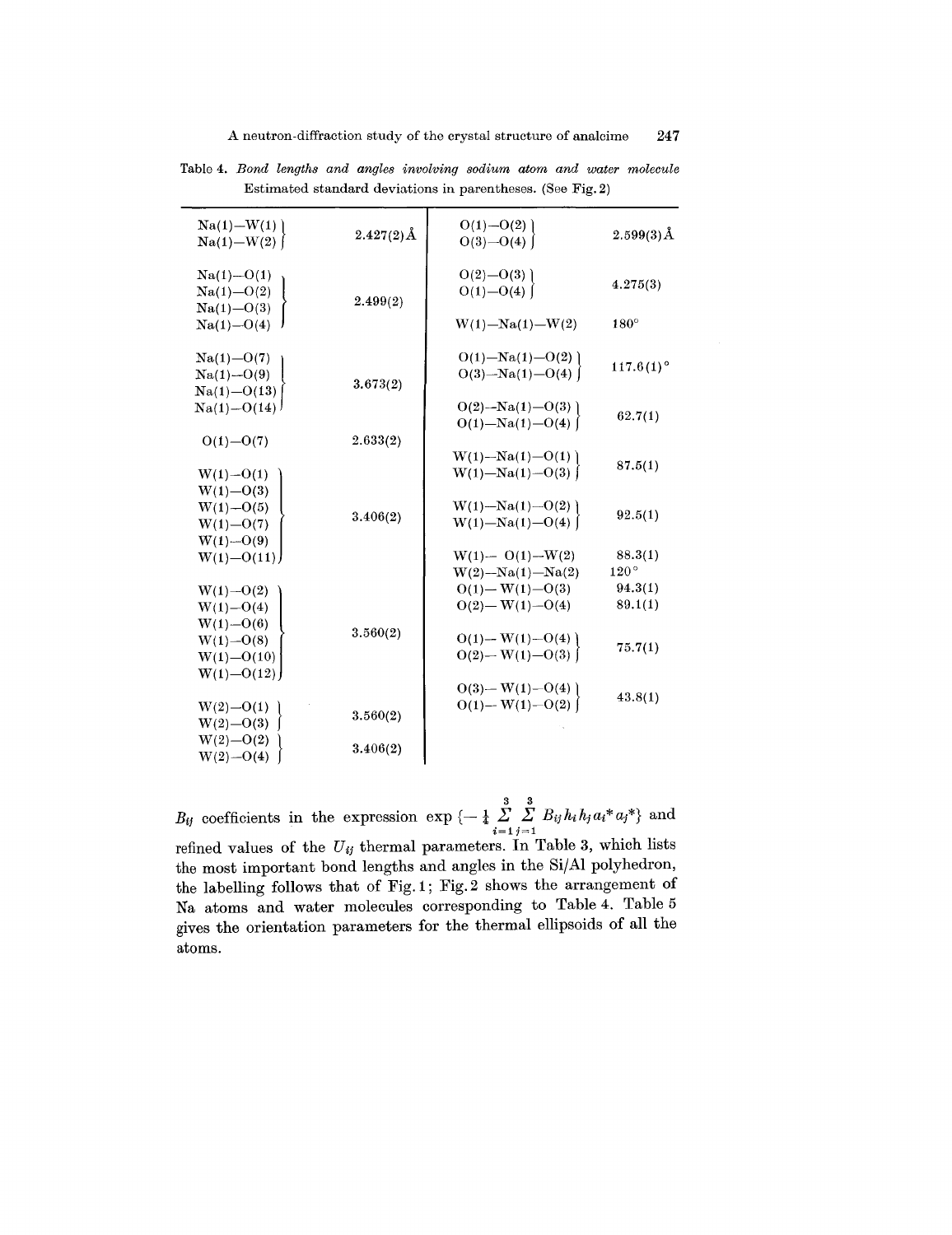

Fig.1. Atomic arrangement in two contiguous silicon tetrahedra. Oxygen coordinates here and in Table 3 are:  $O(I): x, y, z$ ;  $O(II): \frac{1}{4} - x, -\frac{3}{4} + z, \frac{3}{4} - y$ ;  $O(III): \frac{1}{4} - y, \frac{1}{4} - x, 1\frac{1}{4} - z; O(IV): 1 - z, x, \frac{1}{2} + y; x = 0.1043, y = 0.1344;$  $z = 0.7193$ 



Fig.2. Arrangement of three sodium polyhedra around water site. Oxygen coordinates here and in Table 4 are:  $O(1)$ : *x, y, z*;  $O(2)$   $\frac{1}{4} - x$ ,  $-\frac{1}{4} + z$ ,  $\frac{1}{4} + y$ ;  $0(3) \frac{1}{4} - x$ ,  $\frac{1}{4} - z$ ,  $\frac{1}{4} - y$ ;  $0(4) x$ ,  $-y$ ,  $\frac{1}{2} - z$ ;  $x = 0.2193$ ;  $y = -0.1043$ ;  $z = 0.134$ 

#### **Discussion**

Hydrogen atoms apart, the present analysis confirms the essential features of the crystal structure of analcite reported previously (CALLERI and FERRARIS, 1964; KNOWLES, RINALDI and SMITH, 1965). Thus the 32 Si and 16 Al atoms are disordered in their sharing of a common set of 48 equivalent sites, and the 16 Na atoms have a disordered distribution over the 24 sites available to them. Whereas KNOWLES, RINALDI and SMITH (1965) reported eight oxygen atoms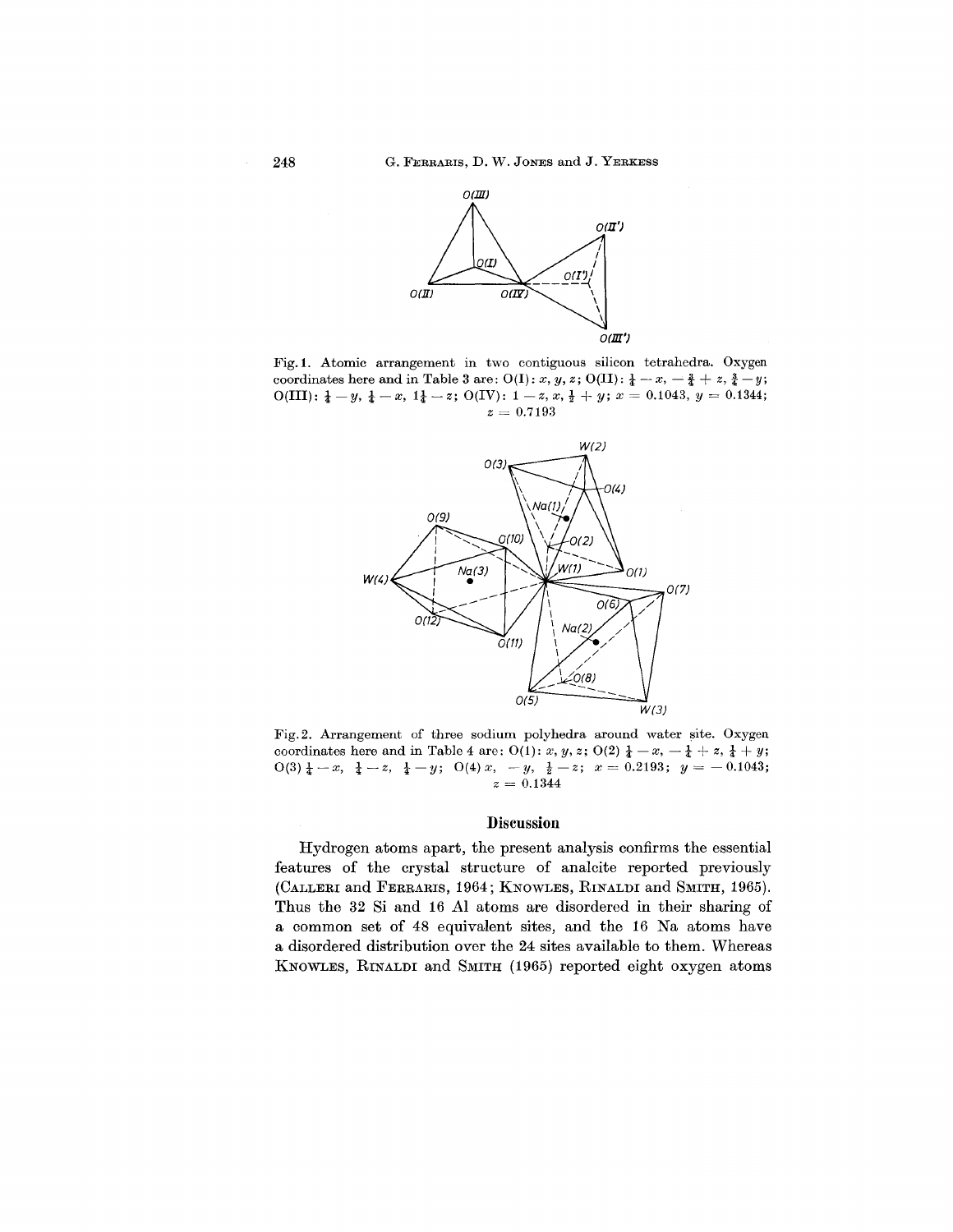|  | Table 5. Parameters characterizing the principal directions 1, 2, 3 of thermal |  |  |  |
|--|--------------------------------------------------------------------------------|--|--|--|
|  | vibration for the atoms: root-mean-square displacements $(A)$ and angles which |  |  |  |
|  | the principal directions make with the $x(B)$ , $y(C)$ and $z(D)$ axes         |  |  |  |

|         |                         | $\boldsymbol{A}$   | $\boldsymbol{B}$     | $\boldsymbol{C}$ | D            |
|---------|-------------------------|--------------------|----------------------|------------------|--------------|
|         |                         |                    |                      |                  |              |
|         | 1                       | $0.19\,\text{\AA}$ | $35^{\circ}$         | $122^{\,\circ}$  | $78^{\circ}$ |
| O       | $\overline{2}$          | $\bf 0.22$         | 60                   | 32               | 79           |
|         | 3                       | 0.14               | 106                  | 93               | $16\,$       |
|         |                         |                    |                      |                  |              |
|         | $\mathbf{1}$            | 0.13               | 45                   | 135              | 90           |
| Si/Al   | $\overline{2}$          | 0.14               | 75                   | 75               | $\bf 21$     |
|         | $\overline{\mathbf{3}}$ | 0.12               | 49                   | 49               | 111          |
|         |                         |                    |                      |                  |              |
|         | $\mathbf{1}$            | 0.21               | $\boldsymbol{0}$     | 90               | 90           |
| Na      | $\overline{2}$          | 0.23               | 90                   | 135              | 45           |
|         | 3                       | 0.15               | 90                   | 45               | $\bf 45$     |
|         |                         |                    |                      |                  |              |
| W       | $\mathbf{1}$            | 0.33               | $\sim$               | $\sim$           | $\sim$       |
| (water  | $\overline{\mathbf{2}}$ | 0.33               | $\ddot{\phantom{0}}$ | $\sim$           | $\sim$       |
| oxygen) | 3                       | 0.18               | 54.7                 | 54.7             | 54.7         |
|         |                         |                    |                      |                  |              |
|         | $\mathbf{1}$            | 0.38               | $\sim$               | $\sim$           | $\sim$       |
| H(1)    | $\overline{2}$          | 0.38               | $\sim$               | $\sim$           | $\sim$       |
|         | $\overline{\mathbf{3}}$ | 0.30               | 54.7                 | 54.7             | 54.7         |
|         |                         |                    |                      |                  |              |
|         | $\mathbf{1}$            | 0.34               | 45                   | 105              | 49           |
| H(2)    | $\boldsymbol{2}$        | 0.39               | 79                   | 15               | 79           |
|         | 3                       | 0.19               | 133                  | 90               | $\bf 43$     |

Arrows indicate that the orientation of the ellipsoid of revolution is not defined

distant 3.68 A from a sodium atom, Table 4 and Fig.2 indicate that there are only four. It will be seen from Fig. 2 that the water-oxygen atom lies at the common vertex of three sodium polyhedra. The closest approach of other oxygen atoms to the water oxygen is 3.406 A (Table 4).

The distribution found for the hydrogen atoms implies that half of the water molecules have one hydrogen atom in a *32e* position and the other in a *96h* position. Crystallographically, there are 12 such arrangements, plus one (which would require a linear water molecule) in which both hydrogen atoms are in a 32e position. The remaining half of the water molecules have both hydrogen atoms in *96h* sites in fifteen possible H-O-H arrangements. Figure 3 shows the six equivalent 96h and two 32e positions associated with the oxygen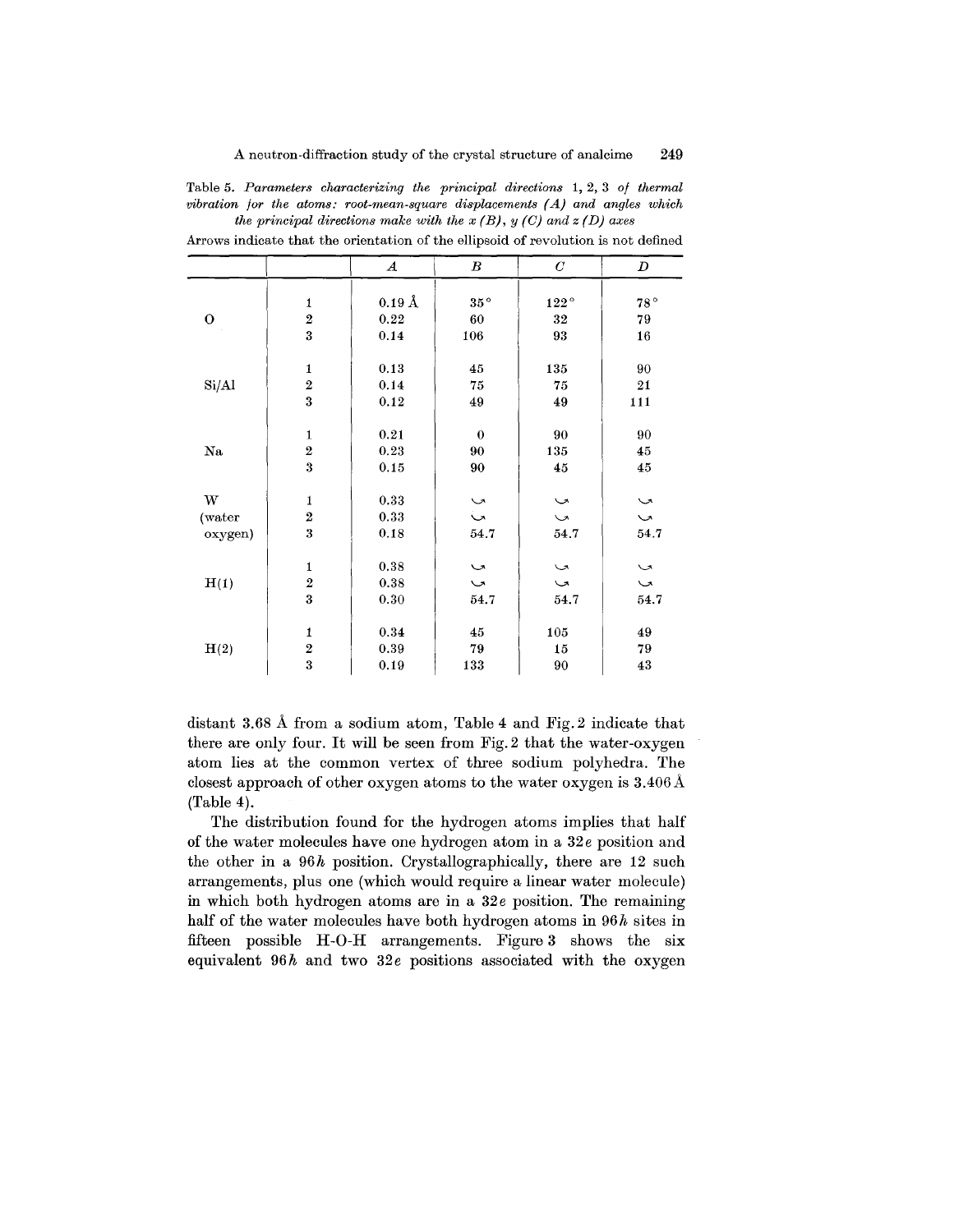

Fig.3. Potential sites for water-hydrogen atoms. *96h* sites are labelled 1-6 and *32e* sites are labelled 7, 8. Thus the group of sites 1-3 is related by three twofold axes (one of which is shown) to the group  $4-6$ , while individual members of each of the groups are related by the threefold axis. Positions 7 and 8 lie along the threefold axis

atom of the water molecule. The final refinement leads to the following apparent H-O-H angles:

$$
H(1) - W - H(2) = 87(3)°; \quad H(1) - W - H(4) = 129(3)°; H(1) - W - H(5) = 137(3)°; \quad H(1) - W - H(6) = 74(3)°; H(7) - W - H(4) = 127(3)°; \text{ and } H(7) - W - H(1) = 53(3)°.
$$

While the water molecules may be expected to take up any of the orientations in Fig.3 (or their symmetry equivalents), none of the above angles accords with the normal geometry of the water molecule. Evidently, overlap of the various symmetry-equivalent true hydrogen positions gives an average from which the above apparent angles have been derived. The large temperature factors found for the hydrogen atoms and for the water-oxygen atoms may be indicative of substantial disorder.

A plausible model for the hydrogen-atom positions could be the following. For every group of three Na polyhedra, there is one polyhedron without its Na atom [say Na(1) in Fig. 2]; one of two water molecules [e.g. W(1)] of this polyhedron has one hydrogen atom on the threefold axis [at 2.903 Å from  $O(6)$ ,  $O(10)$  and  $O(2)$ ] and the second one on the general position *96h.* The second water molecule  $[W(2)$  in Fig. 2] could have both its hydrogen atoms in the general position with at least one of them inside the empty Na polyhedron. According to this model, every group like that in Fig.2 accounts for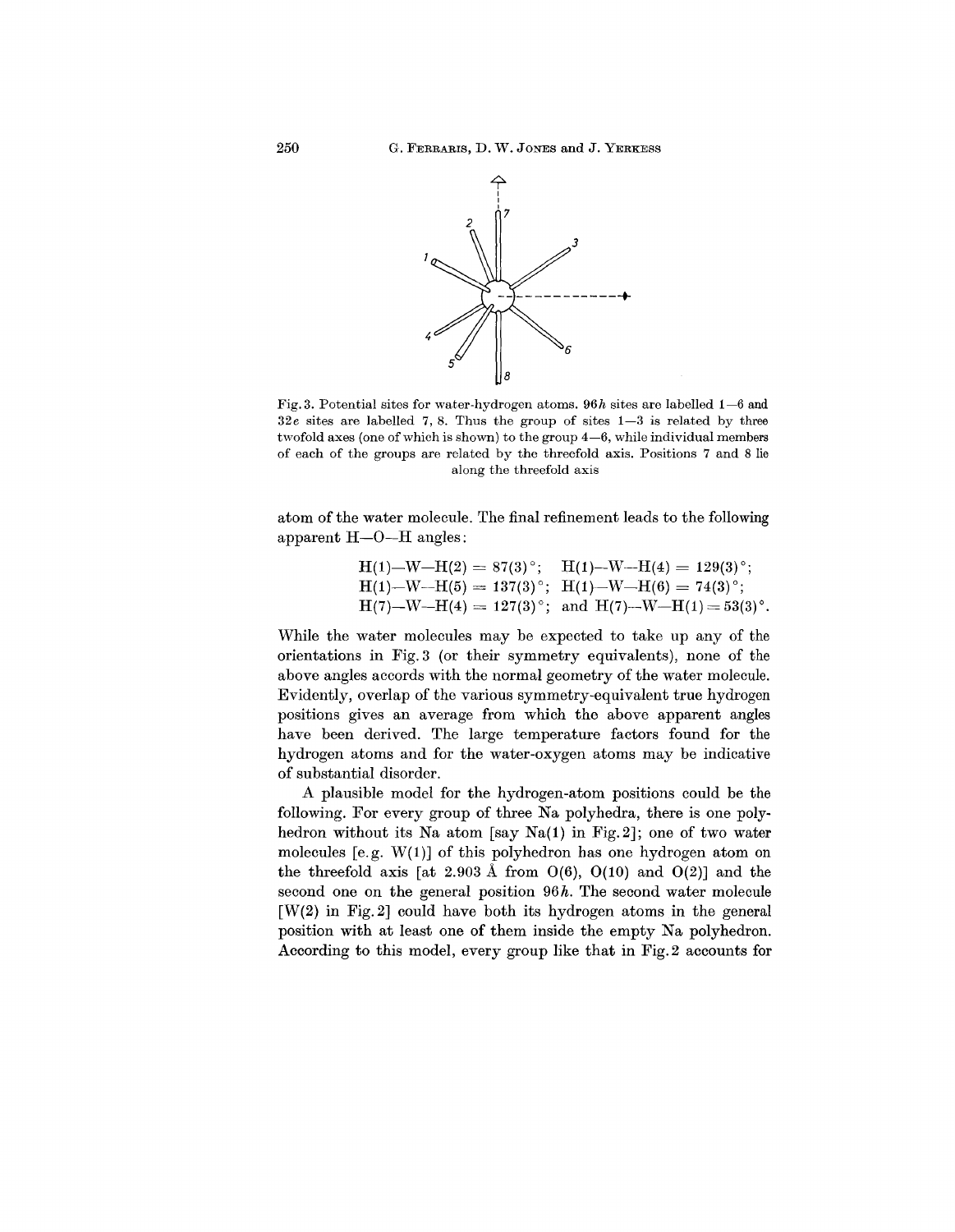one hydrogen atom in *32e* (eight for the eight groups in the unit cell) and three in  $96h$  (i.e. 24 for the eight groups in the unit cell). (If silicon and aluminium atoms are statistically distributed, the same could be true for the empty Na polyhedron and water molecules). There are two further possibilities. In its normal chemical configuration, each water molecule may jump from one position to the next in a field of cubic symmetry. Alternatively, the "single" crystals of analcime may in reality be multiple twins approximating to cubic symmetry. In the latter case, true single crystals must be in a space group devoid of threefold axes and with a multiplicity of general positions no higher than eight; otherwise, hydrogen atoms could not be arranged around the oxygen atom in an ordered way.

That a deficiency or abundance of water molecules as revealed by chemical analysis (e.g. DEER, HOWIE and ZUSSMAN, 1963) could be responsible for optical anomalies is not unreasonable in the light of the structure. Absence of bonding to the water molecule means that some variation in orientation is more likely than a fixed one and that some deficiency can be tolerated; moreover the cavity within the empty sodium polyhedron is large enough to accommodate additional water molecules, possibly with strong hydrogen bonds.

#### Acknowledgements

We thank Mr. D. H. C. HARRIS and the University Support Group, and Mr. K. D. ROUSE, Atomic Energy Research Establishment, for their assistance. Weare grateful to the Science Research Council for making available neutron-diffraction and computational facilities, and to Bradford University for financial support to J.Y.

#### References

- G. E. BACON (1969), Chairman, Neutron Diffraction Commission, Coherent neutron-scattering amplitudes. Acta Crystallogr. A 25, 391-392.
- W. R. BUSING, K. O. MARTIN and H. A. LEVY (1962), ORFLS, a FORTRAN crystallographic least-squares program. Oak Ridge National Laboratory, Report TM-305.
- M. CALLERI and G. FERRARIS (1964), Struttura dell' analcime:  $\text{NaAlSi}_2\text{O}_6 \cdot \text{H}_2\text{O}$ . Atti Acc. Scienze di Torino 98, 821-846.
- W. A. DEER, R. A. HOWIE and J. ZUSSMAN (1963), *Rock forming minerals, 4.* Longmans, London, p. 338-350.
- G. FERRARIS, D. W. JONES and J. YERKESS *(1971a),* Determination of hydrogen atom positions in the crystal structure of pharmacolite,  $CaHAsO<sub>4</sub> \cdot 2H<sub>2</sub>O$ by neutron diffrac tion. Acta Crystallogr. B 27, 349-354.